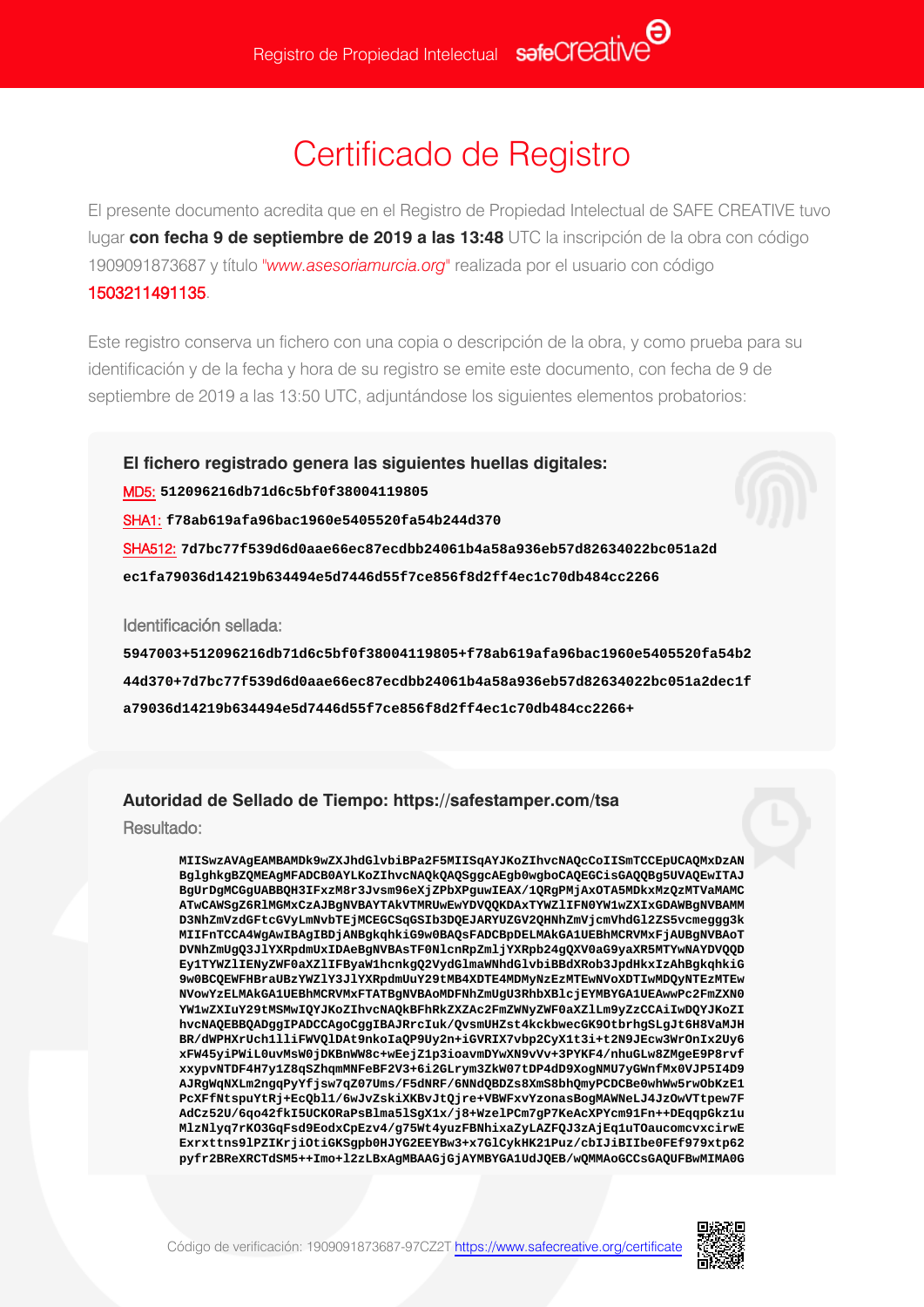CSqGSIb3DQEBCwUAA4ICAQALc95jCdkN0ameHaLspP71FMPJ1f/wyoJGSZKuf/0UwRbgDESYLdWC bFvyk2CkTGSbY/uGcFV5jvcUqTV075syM3f1hcqGVOWFc0tCzE0T9vnlvsTkbeS1TeYorE53pC1N 2oIaZOjRzl3c5HCoPXvyG4+2K96miSV0lGWbMyNJH+YaDCBjtunNXKEyvcbySWntdA/TUgkXkyhK oZlylJAHb4x+w1B3Q7SBKCzwMMt1jSVAATAeaUL1Zw+oTIuTOmDtqXA5nvj3It3K1LXKpAOeeg08 11J/dk5KrLM4sI4NW3XWLStOX91VDQ34/C7QgRCA53r3Zsog3dy8HcvVpL/fGouiYsZf/Gze/gY3 I3DLOYkf39/n8hlGciYXLoic9STkLQ/7Ppf+6hhpyx/A5QSkJJo4H7nsETrT5ZMHGXlmhx7JHA0t g36Bijf6X27Ueq2sfJJz0H/bnnNIrI2XLBJZSRIPw9JvBYgp6KX6P0Usn82KYNKodWKLXdj+pgIU pVU6guLQSRztTukcpFst9oYntEOQyd/pEY6nG+UDt8oCmjOgh8O8TYpKoQ8KnsXA9ihVNrXd0Pj1 kG/E+0TAvUH/vazUQsUjY0tB7qo5hY2WLIbNBByqq6sYQuFp9qA7FvfbPj3D+dXGJC9RT1fZwRem c0LXNhTkTQYfbh0L/NwAITCCCD8wggYnoAMCAQICCQCa/714CMwzQDANBgkqhkiG9w0BAQUFADCB pDELMAkGA1UEBhMCRVMxFjAUBqNVBAoTDVNhZmUqQ3J1YXRpdmUxIDAeBqNVBAsTF0N1cnRpZmlj YXRpb24gQXV0aG9yaXR5MTYwNAYDVQQDEy1TYWZ1IENyZWF0aXZ1IFByaW1hcnkgQ2VydGlmaWNh dGlvbiBBdXRob3JpdHkxIzAhBgkqhkiG9w0BCQEWFHBraUBzYWZlY3JlYXRpdmUuY29tMB4XDTA4 MDOVOTIxNDA0N1oXDTM4MDOVMjIxNDA0N1owgaOxCzAJBqNVBAYTAkVTMRYwFAYDVOOKEw1TYWZ1 IENyZWF0aXZ1MSAwHgYDVQQLExdDZXJ0aWZpY2F0aW9uIEF1dGhvcml0eTE2MDQGA1UEAxMtU2Fm ZSBDcmVhdGl2ZSBOcmltYXJ5IENlcnRpZmljYXRpb24qOXV0aG9vaXR5MSMwIOYJKoZIhvcNAOkB FhRwa2lAc2FmZWNyZWF0aXZlLmNvbTCCAiIwDQYJKoZIhvcNAQEBBQADggIPADCCAgoCggIBAMCw mQwXarUCa7/vT2NFYYxhckmotsDZoAkuTzj+C0uzVyEfJiHf3giBtlcqZWkz3GxQ26Wbb9fDAbzK qOinaNour34ETNJI99Qn35dzE+3EbXIBAcRQt3EfJL9d+Q+hxLx+scZNU8eXVYxytpqbdmV2toHA squWYzbjQ6IpK0te2tG/fepZxuHdY61NrJLVzPkKj854ApkIe+NEQBns17nW/Xyp7ftPh0Q/w10J pLQXwl4TyW7+/ZjrdZK9ggVlbAZ7nkG3/Z7brnEtQpcBlHbBxyYVRUVnRXJFFdG4CDFoCsNCVgx+ 20jcy+xxdZZro1QGibB7GhBWQAeYr/A0+VcgkRzsaIuta7/OQnCuWdKIG1cKegsbxESdXXajLPOr GUgLt0/n8jRj6NK9ND2XrOj8P02UsaXHBAdIIrGKT190Mu3AeSIGOa/tUUeZ3LS7hYaD6NdkuO1j J5c5UxQ4prNHMVTtHuiB1dSqx5G75BNgPYD4vLTXyfUvqT/7xlk6rwjfvLUdKtN+eZhmIm1A5dSe 7jagNIJL+xfR+V/zmCJqcuUCqmhamxR5slLWziYOLpUl//lghXhVSk4btmkGAtvEbz/qLPtbnYf2 7qeP8QylVWiKOZL+vYjRzmOQhBM0fGvCJCFhAIWIQhqcE+eobsbuGEG/ETQUI19A+RqC9LHbAqMB AAGjggJwMIICbDAPBgNVHRMBAf8EBTADAQH/MB0GA1UdDgQWBBSCGFiAMChcRApHe1K16SaC0yfu zDCB2QYDVR0jBIHRMIHOgBSCGFiAMChcRApHe1K16SaC0yfuzKGBqqSBpzCBpDELMAkGA1UEBhMC RVMxFjAUBgNVBAoTDVNhZmUgQ3JlYXRpdmUxIDAeBgNVBAsTF0NlcnRpZmljYXRpb24gQXV0aG9y aXR5MTYwNAYDVQQDEy1TYWZ1IENyZWF0aXZ1IFByaW1hcnkgQ2VydGlmaWNhdGlvbiBBdXRob3Jp dHkxIzAhBgkqhkiG9w0BCQEWFHBraUBzYWZ1Y3J1YXRpdmUuY29tggkAmv+5eAjMM0AwCwYDVR0P BAQDAGEGMB8GA1UdEQQYMBaBFHBraUBzYWZ1Y3J1YXRpdmUuY29tMB8GA1UdEgQYMBaBFHBraUBz YWZ1Y3J1YXRpdmUuY29tMBEGCWCGSAGG+EIBAOOEAwIABzBABq1qhkqBhvhCAO0EMxYxU2FmZSBD cmVhdGl2ZSBDZXJ0aWZpY2F0aW9uIEF1dGhvcml0eSBDZXJ0aWZpY2F0ZTA+BgNVHR8ENzA1MDOg MaAvhilodHRwOi8vcGtpLnNhZmVjcmVhdGl2ZS5jb20vcHViL2NvbC9jYWNvbC5jcmwwPAYJYIZI AYb4QgEEBC8WLWh0dHA6Ly9wa2kuc2FmZWNyZWF0aXZlLmNvbS9wdWIvY3JsL2NhY3JsLmNybDA8 BglghkgBhvhCAQMELxYtaHR0cDovL3BraS5zYWZlY3JlYXRpdmUuY29tL3B1Yi9jcmwvY2Fjcmwu Y3JsMA0GCSqGSIb3DQEBBQUAA4ICAQCx9MEMbygvkBGH7quoOQ2P67y9P5/KVBuZ2TZ5KYbKRxwe Z9d/zjCAtPFCac9tDQ8z1LRmNFDb48aT2EWbAQ1DK9T16FJzq9EwBqID4iLht28/PuqWbN5z9PK7 OTWDpsil6kvMEVO25U6DlcSsLDqR9B4isR6I7tUiR/fI4t4lAd5KZ87fOol7c0ZpHtzp4W6PBAbM w7gPwuvCsTs4qFFgorqzmyIgboei/edeDO2hLpn52RiBtianMTDIxVev20MgrdlQhC8vVPLjyPTa 0JXco2lgCCCW4kaf05o0tDrwHuau5ai4EgdSlAl06a2d0Ze09aP1Jt3rVgXx2raKORFWkiRYe7Go n1YT2Lkih3SW/L4i2Q064DBiU/BNNMj+xFZGyLjtK9H4fAHhJhg3OGa+2M8DJyPipl6XUNyrIlO3 plkxpDdrsSwMfozv6T0s4kfM/j9RGvQtKulJFocfS/CVzrjVckdZiM/7gkFW62Ypl1dxQT/eYPgZ UuhsLARogDP7buAG3fybbpN+649YxCxJQ+b9V4h89G4WFuDI3vMLvjl6DJwGimCIHIu0rP7AB6tn  ${\tt I2UPme6UPl2BVzEnpoPb9o5P+Kre6wGXQa6Q+eBBWsrAt8jmfv0NtTSOHlEF4uDNNROyow2BV5+T}$ FxmYTXf13TvvwhDuMqPlId8viHuXkzGCA8IwqqO+AqEBMIGqMIGkMOswCOYDVOOGEwJFUzEWMBOG A1UEChMNU2FmZSBDcmVhdGl2ZTEgMB4GA1UECxMXQ2VydGlmaWNhdGlvbiBBdXRob3JpdHkxNjA0 BqNVBAMTLVNhZmUqO3JlYXRpdmUqUHJpbWFyeSBDZXJ0aWZpY2F0aW9uIEF1dGhvcml0eTEjMCEG CSqGSIb3DOEJARYUcGtpOHNhZmVicmVhdGl2ZS5ib20CAO4wDOYJYIZIAWUDBAIDBOCqqecwGqYJ KoZIhvcNAQkDMQ0GCyqGSIb3DQEJEAEEMBwGCSqGSIb3DQEJBTEPFw0xOTA5MDkxMzQzMTVaMCsG CyqGSIb3DQEJEAIMMRwwGjAYMBYEFN6wnAUtGX3yOisQfS8w7BKwPeS5MC0GCSqGSIb3DQEJNDEq MB4wDQYJYIZIAWUDBAIDBQChDQYJKoZIhvcNAQENBQAwTwYJKoZIhvcNAQkEMUIEQEeqKJSutQV7 5VC5jABJXFj8TsBTM724od2G9zEYSenWEVzI/9n9kEr2CGG9Md01SNwfxFZRiFVLXMA41APlsJkw DQYJKoZIhvcNAQENBQAEggIAMCvh2awVg3vdJJbx81J42jFmoiiL2e8h+f+zMkOlZoYNf7g22QY/ ty3Ylg1iWuIcS+1EcLdLgmRj0vpFOD2MeQwNTVbZim0NmKE6UQZSvVso/1F72WJfgqoJh1nLQDmI jFTLQ0kHHWPDIk4wt1OFbkZtUq/+r285t5deddSB2YVCzbCwuPV5ApktCYhHUoO6CxX6TWUzwzij fLiiqiMqibkHdibHsprNwbIXuMNm2z/eLT9nkIGluJLa7XSskK2uTqVJsv8Qnr2EqpHzQtlcHzdr BaWk4NQi04TzP8/msWtNlDa4rS2juGf0NQBFA7x9h6W9nskDQ2+WXG7d+DqFwvodLpW6Y2Thzv5K zW1N1B7eElgEG/v3r2hLlgq/gNDcGQtrTM7PF0Kxu9gpMVeLLzqQ2s+A278/Vs77WgbeXDoocEN9 sV4RZ1LeivbLyx+T4SKoSEBNQeOJhY8PmPGhrSMsc9LZUUIs+aZRXgPkHRzhWkJrkmC4qUTIuRQN cftMHhVXsqaWLPJLiuA8N1pzf9nxHvuLoOMjtshJkKrilWEMgLXRCQv11EepxTP2y8DoLJE17ZnU yay+n9orgB49HmxvWhPNlD73YoNVYdmnAG46Wot7WD4PGMkuz1Hk2X1+EG9EGS9tCJd2xxFwYdxF 92bDG43u/cvOJcZH8jXZRmShAA ==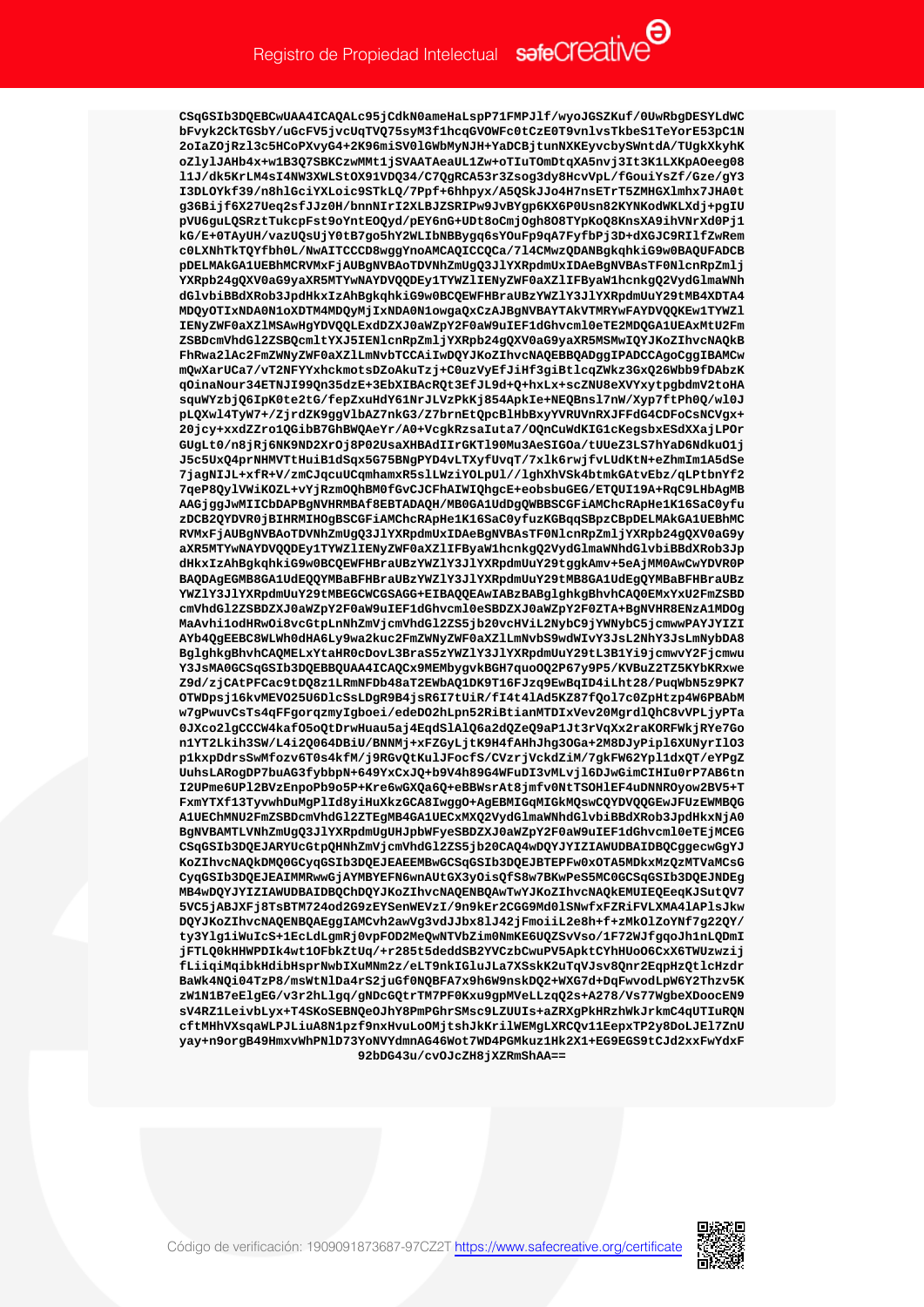## Autoridad de Sellado de Tiempo: http://servicios.firmaprofesional.com/tsa

Resultado:

MIIOYTAVAGEAMBAMDk9wZXJhdGlvbiBPa2F5MIIORGYJKoZIhvcNAOcCoIIONzCCEDMCAOMxDzAN BglghkgBZQMEAgEFADBkBgsqhkiG9w0BCRABBKBVBFMwUQIBAQYGBACPZwEBMCEwCQYFKw4DAhoF AAQUB9yBcczPK9yb7Jven142T21z4LsCCAx27soAi1SFGA8yMDE5MDkwOTEzNDMxNVowAwIBAQIB  ${\tt ZKCCDKcwggWfMIIEh6ADAgECAghVgQVv1jz3tzANBgkqhkiG9w0BAQsFADCBjTELMAkGA1UEBhMC}$ RVMxHjAcBgNVBAoMFUZpcmlhcHJvZmVzaW9uYWwgUy5BLjEaMBgGA1UECwwRU2VjdXJpdHkgU2Vy dmljZXMxEjAQBgNVBAUTCUE2MjYzNDA2ODEuMCwGA1UEAwwlQUMgRmlybWFwcm9mZXNpb25hbCAt IElORlJBRVNUUlVDVFVSQTAeFw0xNzAyMjcxMzE5MzNaFw0yMzAyMjYxMzE5MzNaMHYxCzAJBgNV BAYTAkVTMR4wHAYDVQQKExVGaXJtYXByb2Z1c21vbmFsIFMuQS4xGDAWBgNVBGETD1ZBVEVTLUE2 MjYzNDA2ODEtMCsGA1UEAxMkRk1STUFQUk9GRVNJT05BTCBDTE9VRCBRVUFMSUZJRUQgVFNVMIIB IjANBqkqhkiG9w0BAQEFAAOCAQ8AMIIBCqKCAQEAsLWmqJb0NYNnH9np7fP57owHUzVLlssqpcWK 2JhY/3kJN9+TkCLRRzQT/+9Ga3Ak19qv3Z8Q5PSzd9B7oJQgCRKQVOwxwQuZfJgAsmYnbwAxrn/C ADT81xU3nGhFhaUUXcNnDs1sc4PM5q1cXCAYjAs/uzJYs1dSxj6JCffOyub22iKWWF7rwqL5vscE jJeTsU3LkpKz+VzT2fu/aUFGE0CwEVwwfohlhoFvkqB6T26zMXXI/fOCBKRzVRNvB04MROfO6Lvr hYzamqWVrlt8ZZ+y0So8eONNXsO9oh4MLVmegpPOtULziIyop7knfmlhIxioi82GrCLvNkkwFKUI gQIDAQABo4ICFzCCAhMwfQYIKwYBBQUHAQEEcTBvMD8GCCsGAQUFBzAChjNodHRwOi8vY3JsLmZp cmlhcHJvZmVzaW9uYWwuY29tL2luZnJhZXN0cnVjdHVyYS5jcnQwLAYIKwYBBQUHMAGGIGh0dHA6 Ly9vY3NwLmZpcm1hcHJvZmVzaW9uYWwuY29tMB0GA1UdDgQWBBTwTUJKXjLBAv5hgq3sJVCGBw37 sTAMBGNVHRMBAf8EAjAAMB8GA1UdIwOYMBaAFGIVG7WzCHmlh/6A2SLwjvvPEf15MBoGA1UdEAOT MBGBDzIwMjAwMjI3MTMxOTMzWjB9BgNVHSAEdjB0MHIGCysGAQQB5nkKAQQBMGMwLwYIKwYBBQUH AgEWI2h0dHA6Ly93d3cuZmlybWFwcm9mZXNpb25hbC5jb20vY3BzMDAGCCsGAQUFBwICMCQMIkNl cnRpZmljYWRvIGRlIFNlcnZpY2lvIFNlZ3VybyBUU0EwgYAGA1UdHwR5MHcwOaA3oDWGM2h0dHA6 Ly9jcmwuZmlybWFwcm9mZXNpb25hbC5jb20vaW5mcmFlc3RydWN0dXJhLmNybDA6oDiqNoY0aHR0 cDovL2NybDIuZmlybWFwcm9mZXNpb25hbC5jb20vaW5mcmFlc3RydWN0dXJhLmNybDAOBgNVHQ8B Af8EBAMCBsAwFgYDVR0lAQH/BAwwCgYIKwYBBQUHAwgwDQYJKoZIhvcNAQELBQADggEBAI8V102f cFEf49U4LoEN7QRvPDi9dBHw8i4RyqMGz//NvDB2zJFlI1AYEn1uai86xmB7YlNnY4rzhqesdadj SVlu1xm6nZkB7803JftfpYp5+pNocPZwTU5nbuCnX7s20/ViDk9fm+zgHim7Pdo4Bo1kR2V4ANLO mhqf0tc8nPUqAMMRJhBY/bVNlMLnuMCKk4CyHRo930Mhq69xjOvX70RzNOKeuyu749jGB/TeZrhV rHfupmPG2itHEmFhEgRD0dZPfvQlIatRBd1tsLjo0XqqE0OKjCwbfdFQOFdzyGweqrwvymYOUfeh dX9h55nQT69Uj1rH2U3cCBRz6X0OuvMwggcAMIIE6KADAgECAggriR239gh1gzANBgkqhkiG9w0B AQSFADBRMQSwCQYDVQQGEwJFUzFCMEAGA1UEAww5QXV0b3JpZGFkIGRlIENlcnRpZmljYWNpb24g RmlybWFwcm9mZXNpb25hbCBDSUYgQTYyNjM0MDY4MB4XDTE1MDcyOTExMjUwOVoXDTMwMTIzMTA0 MDI1NVowgY0xCzAJBgNVBAYTAkVTMR4wHAYDVQQKDBVGaXJtYXByb2Z1c21vbmFsIFMuQS4xGjAY BgNVBAsMEVNlY3VyaXR5IFNlcnZpY2VzMRIwEAYDVQQFEwlBNjI2MzQwNjgxLjAsBgNVBAMMJUFD IEZpcm1hcHJvZmVzaW9uYWwqLSBJTkZSQUVTVFJVQ1RVUkEwqqEiMA0GCSqGSIb3DQEBAQUAA4IB DwAwggEKAoIBAQC6pftX1E8eZn9KkaWFdJ9EQS06KJFLxJ0kLVC44HYRguIUR4vZAVkchE/gcGb4 Jstnu2z4YsPlc4ZZrzhD0GBEjYdcXgT094JCH56O2eekNFCXH9wiRfnO3vnTFd+MCuJ9VLghQdF+ LJ9mY27KfeqoHk7+fPUr9h6UpJm1uNzTSqXBdTix+t1EUmCbQ8PqjEmouhTxVUSMHN1tVawb0oRz 3WAbS71QlnItYYk/Z/sj/OuSLZY5/1I9+sDTW+JjDY9J7/zVns60AMrLTvo3pnyTLgdpLVo2yrHH 8tPKVSH707RxwYpJBKk7zssVuso2KUa8hFBjOuMi1RrAawXQq5QTAqMBAAGjqqKdMIICmTB0Bqqr BgEFBQcBAQRoMGYwNgYIKwYBBQUHMAKGKmh0dHA6Ly9jcmwuZmlybWFwcm9mZXNpb25hbC5jb20v Y2Fyb290LmNydDAsBqqrBqEFBQcwAYYqaHR0cDovL29jc3AuZmlybWFwcm9mZXNpb25hbC5jb20w HQYDVR0OBBYEFGIVq7WzCHmlh/6A2SLwjvyPEf15MBIGA1UdEwEB/wQIMAYBAf8CAQAwHwYDVR0j BBgwFoAUZc3rqzUeAD5+1XTAHLRzRw4aZC8wggFBBgNVHSAEggE4MIIBNDCCATAGBFUdIAAwggEm MIHyBggrBgEFBQcCAjCB5R6B4gBDAGUAcgB0AGkAZgBpAGMAYQBkAG8AIABkAGUAIABBAHUAdABv AHIAaQBkAGEAZAAgAGQAZQAgAEMAZQByAHQAaQBmAGkAYwBhAGMAaQDzAG4ALgAgAEMAbwBuAHMA dOBsAHOAZOAgAGwAYOBzACAAYwBvAG4AZABpAGMAaOBvAG4AZOBzACAAZAB1ACAAdOBzAG8AIAB1 AG4AIABoAHQAdABwADoALwAvAHcAdwB3AC4AZgBpAHIAbQBhAHAAcgBvAGYAZQBzAGkAbwBuAGEA bAAuAGMAbwBtAC8AYwBwAHMwLwYIKwYBBQUHAgEWI2h0dHA6Ly93d3cuZmlybWFwcm9mZXNpb25h bC5jb20vY3BzMDsGA1UdHwO0MDIwMKAuoCyGKmh0dHA6Lv9jcmwuZmlybWFwcm9mZXNpb25hbC5j b20vZnByb290LmNybDAOBgNVHQ8BAf8EBAMCAQYwOwYDVR01BDQwMgYIKwYBBQUHAwEGCCsGAQUF BwMCBggrBgEFBOcDAwYIKwYBBOUHAwgGCCsGAOUFBwMJMA0GCSgGSIb3DOEBCwUAA4ICAOC7IvZ9 iOPJq+m3QXPI2fEv+oZ8Ssjj5iB/gHXrn0pTG/vHFm/hiS23M9VnDP+F/767zQ5/A8uxVKqfqciy eilapTCT+cieQ67iwS6AcNlGfrjaE69FQtgrnF55IUHrII9lZbKb11A0Fl74nJa9oFrc01w17T0R cSQzz7E7bH+SSyfHNKGykZQI2AcC++M7C5oIZNeKS4wTk5M90140rAm22mCtGTs4Qay0NU4zzBBN ZJl5nCTe+9z46q9v/rWNNgKtCLpeFo34pzO1ThaDPUXTLUhreo111jRU14tdSxCIIYFvjClJrIFU LpzeKgBzxdzqTMRxKzMuK19QX6q67uN/Nq8Mmf2j+jHC0v6cewdq45jTEx6jOsNsqKsGIOqtrdCG hZyH5ngZEkqVCrK7rc4uRdjPRxAIzH13Q4DNJ4I39kYSgQzXeM4Tugd9XXIDimm7WA6+06r9Tfod AkLPaIDfj9cfPr49nJunGiOUu9JFCVjIJ01t1FiRZY6P+ChX0nrmunHforRq0M8I3KrfmOCB/R8C ExP8IFSPjUv0x23RYjnLfbjst8itTurdys1xQRuWMfq3WfVk8L7rDsYahdBzTmA9mjZblXtdzQsv zb6V/ra5Ik/h8EznqQShEh7n5qdkZ9HP9YPERuFVM7cwDKDcO9bwH/m9T4r+KFLZdjYJFDGCAwow ggMGAgEBMIGaMIGNMQswCQYDVQQGEwJFUzEeMBwGA1UECgwVRmlybWFwcm9mZXNpb25hbCBTLkEu MRowGAYDVQQLDBFTZWN1cml0eSBTZXJ2aWN1czESMBAGA1UEBRMJQTYyNjM0MDY4MS4wLAYDVQQD DCVBQyBGaXJtYXByb2Zlc2lvbmFsIC0gSU5GUkFFU1RSVUNUVVJBAghVgQVv1jz3tzANBg1ghkgB ZQMEAgEFAKCCAUAwGgYJKoZIhvcNAQkDMQ0GCyqGSIb3DQEJEAEEMBwGCSqGSIb3DQEJBTEPFw0x OTA5MDkxMzOzMTVaMC8GCSqGSIb3DOEJBDEiBCA6TAB9Dnl9H6FvftvbodOGIw8G72hNY4jUrxhY